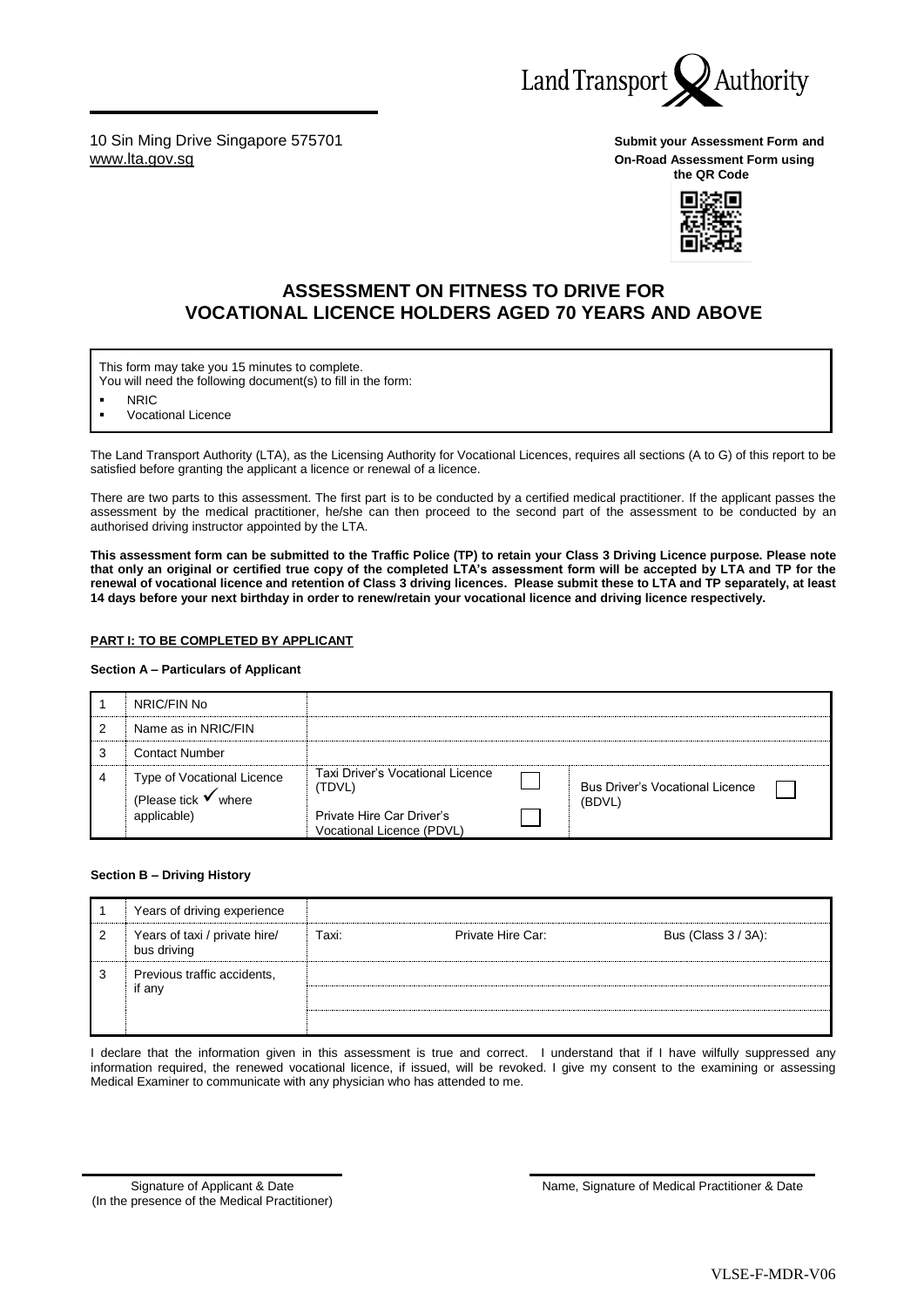# **PART II: TO BE COMPLETED BY MEDICAL PRACTITIONER (please √ in the appropriate column)**

## **Section C – Medical History**

| Any history or problems of the following: |                                                                | <b>Yes</b> | <b>No</b> | <b>Remarks</b> |
|-------------------------------------------|----------------------------------------------------------------|------------|-----------|----------------|
|                                           | <b>Cardiac / Pulmonary Systems</b>                             |            |           |                |
| 1                                         | Shortness of breath at rest or on lying flat                   |            |           |                |
| 2                                         | Asthma / bronchitis / COPD                                     |            |           |                |
| 3                                         | High blood pressure                                            |            |           |                |
| 4                                         | Heart attack / disease                                         |            |           |                |
| 5                                         | Chest pain on exertion or at night                             |            |           |                |
|                                           | Neuro / Musculo-skeletal System                                |            |           |                |
| 6                                         | <b>Psychiatric Illness</b>                                     |            |           |                |
| 7                                         | Severe headaches or migraine                                   |            |           |                |
| 8                                         | Stroke / TIA                                                   |            |           |                |
| 9                                         | Epilepsy or fits of any kind / faints                          |            |           |                |
| 10                                        | Head injury or concussions                                     |            |           |                |
| 11                                        | Muscle disease or weakness                                     |            |           |                |
| 12                                        | Arthritis / joint disease / numbness in hands and fingers      |            |           |                |
|                                           | <b>Vision-hearing</b>                                          |            |           |                |
| 13                                        | Eye trouble of any kind (e.g. cataracts, glaucoma, strabismus) |            |           |                |
| 14                                        | Colour blindness                                               |            |           |                |
| 15                                        | Difficulty seeing in the dark                                  |            |           |                |
| 16                                        | Deafness                                                       |            |           |                |
|                                           | <b>Endocrine System</b>                                        |            |           |                |
| 17                                        | <b>Diabetes</b>                                                |            |           |                |
| 18                                        | <b>Thyroid Disease</b>                                         |            |           |                |
| 19                                        | Surgical Operations                                            |            |           |                |
| 20                                        | Any relevant medical problems or injuries not mentioned above  |            |           |                |

### **Section D – Tests of Vision**

| <b>Test</b> |                                                                                                | <b>Remarks</b>                                  |  |     |  |
|-------------|------------------------------------------------------------------------------------------------|-------------------------------------------------|--|-----|--|
|             | <b>Colour Perception</b><br>(Ability to recognise accurately the colours red, green and amber) | Able / Unable to recognise red, green and amber |  |     |  |
| 2           | Visual Acuity (Snellen Eye Chart)<br>* Corrected / Uncorrected                                 | <b>RE</b>                                       |  | LE  |  |
| 3           | Near Vision<br>* Corrected / Uncorrected                                                       | <b>RE</b>                                       |  | I F |  |
| 4           | Visual Fields (Confrontation Test)                                                             | <b>RE</b>                                       |  | LE  |  |
| 5           | <b>Additional Remarks</b>                                                                      |                                                 |  |     |  |
|             |                                                                                                |                                                 |  |     |  |

Note: The standard of acuity of vision should be at least 6/12 in each eye, with or without optical aids.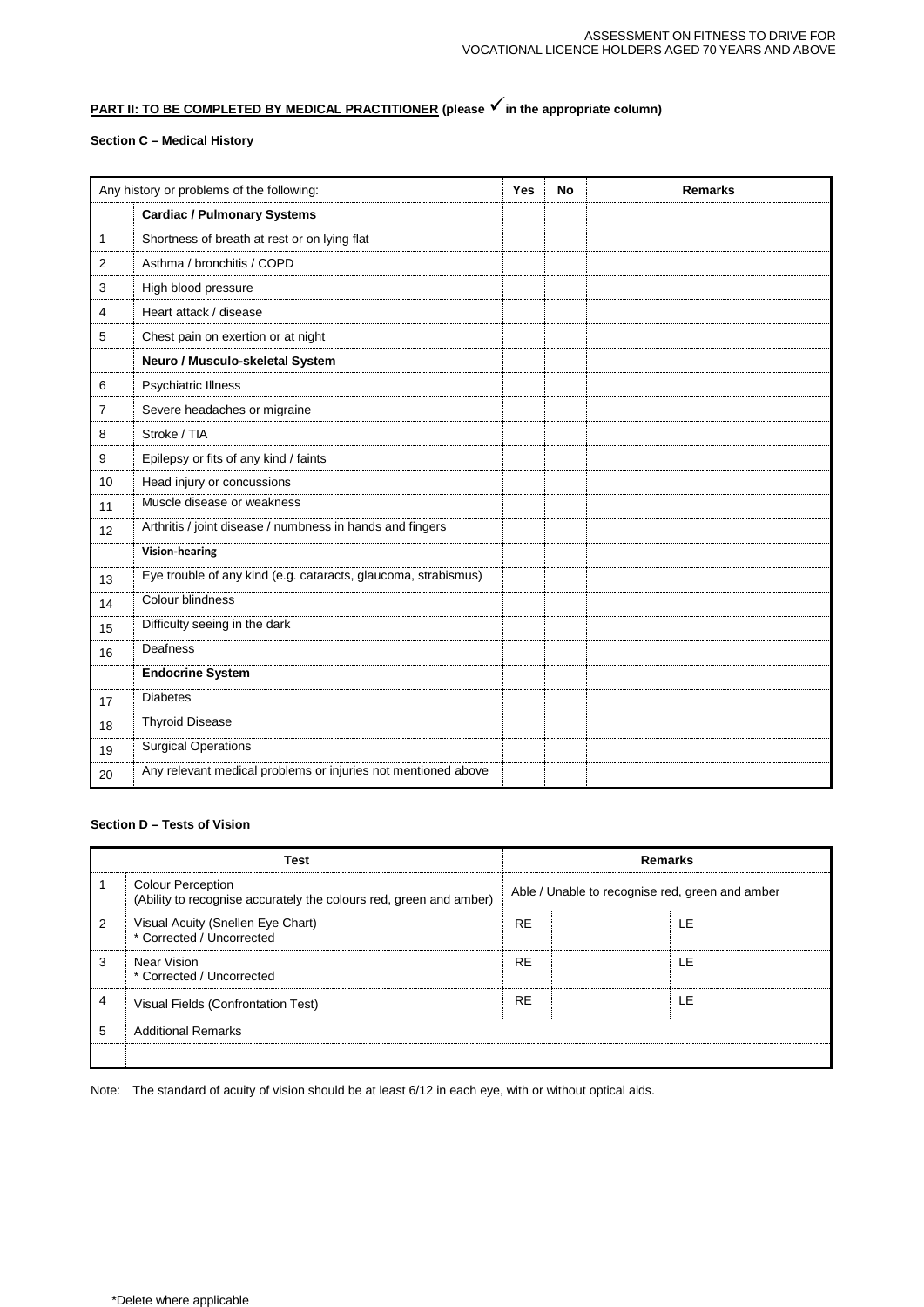### **Section E – General Medical Examination**

|    |                                                                                                                                       |                                     |      | <b>Assessment</b> | <b>Remarks</b> |
|----|---------------------------------------------------------------------------------------------------------------------------------------|-------------------------------------|------|-------------------|----------------|
| 1  | <b>General Condition</b>                                                                                                              |                                     |      |                   |                |
| 2  | Cardio-vascular System                                                                                                                | $S1$ <sub>_</sub> $S2$ <sub>_</sub> |      |                   |                |
|    |                                                                                                                                       | <b>Murmurs</b>                      |      |                   |                |
|    |                                                                                                                                       | <b>Blood</b><br>Pressure            | mmHq |                   |                |
|    |                                                                                                                                       | <b>Heart Rate</b>                   | bpm  |                   |                |
| 3  | Lungs                                                                                                                                 |                                     |      |                   |                |
| 4  | Abdomen                                                                                                                               |                                     |      |                   |                |
| 5  | Neuro-muscular System                                                                                                                 |                                     |      |                   |                |
| 6  | Any evidence of abnormality of the nervous system                                                                                     |                                     |      |                   |                |
| 7  | Any evidence of psychiatric disorder                                                                                                  |                                     |      |                   |                |
| 8  | Any defect of hearing                                                                                                                 |                                     |      |                   |                |
| 9  | Any deformities and/or physical disabilities observed                                                                                 |                                     |      |                   |                |
| 10 | Any abnormality or limitations in range of movement of the joints<br>(Appropriate test (e.g. Straight Leg Raise) should be conducted) |                                     |      |                   |                |
| 11 | Any limitation in strength of upper limbs and lower limbs (power)                                                                     |                                     |      |                   |                |
| 12 | Finger-nose co-ordination Test                                                                                                        |                                     |      |                   |                |
| 13 | Does the applicant show any evidence of being addicted to the<br>excessive use of alcohol or drug?                                    |                                     |      |                   |                |
| 14 | Additional Remarks by the Medical Examiner:                                                                                           |                                     |      | Pass / Fail       |                |
|    |                                                                                                                                       |                                     |      |                   |                |

## **Section F – Abbreviated Mental Test (AMT)**

|    |                                                                                      | <b>Score</b> | <b>Remarks</b> |
|----|--------------------------------------------------------------------------------------|--------------|----------------|
|    | Please remember the following phrase: "37 Bukit Timah Road". I will be asking you to |              |                |
|    | repeat the phrase to me later.                                                       |              |                |
| 1  | What is the present year? (Western calendar, i.e. 20 )                               |              |                |
| 2  | What time is it now (within 1 hour)?                                                 |              |                |
| 3  | What is your age? (for Chinese, +1yr is usually the norm and hence acceptable).      |              |                |
| 4  | What is your date of birth? (Western year +/- month and day)                         |              |                |
| 5  | Where are we now? (hospital or clinic is acceptable)                                 |              |                |
| 6  | What is your home address? (complete address excluding postal code)                  |              |                |
| 7  | Who is Singapore's present Prime Minister?                                           |              |                |
| 8  | Show picture of a profession (e.g. a nurse or doctor) What is his/her job?           |              |                |
| 9  | Count backwards from 20 to 1                                                         |              |                |
| 10 | Please recall the memory phrase.                                                     |              |                |
|    | Total *                                                                              |              | Pass / Fail    |
| 11 | Additional Remarks by the Medical Examiner:                                          |              |                |
|    |                                                                                      |              |                |

• Each question correctly answered scores one point. A score of less than 7 suggests cognitive impairment, may require referral for further tests to confirm the diagnosis.